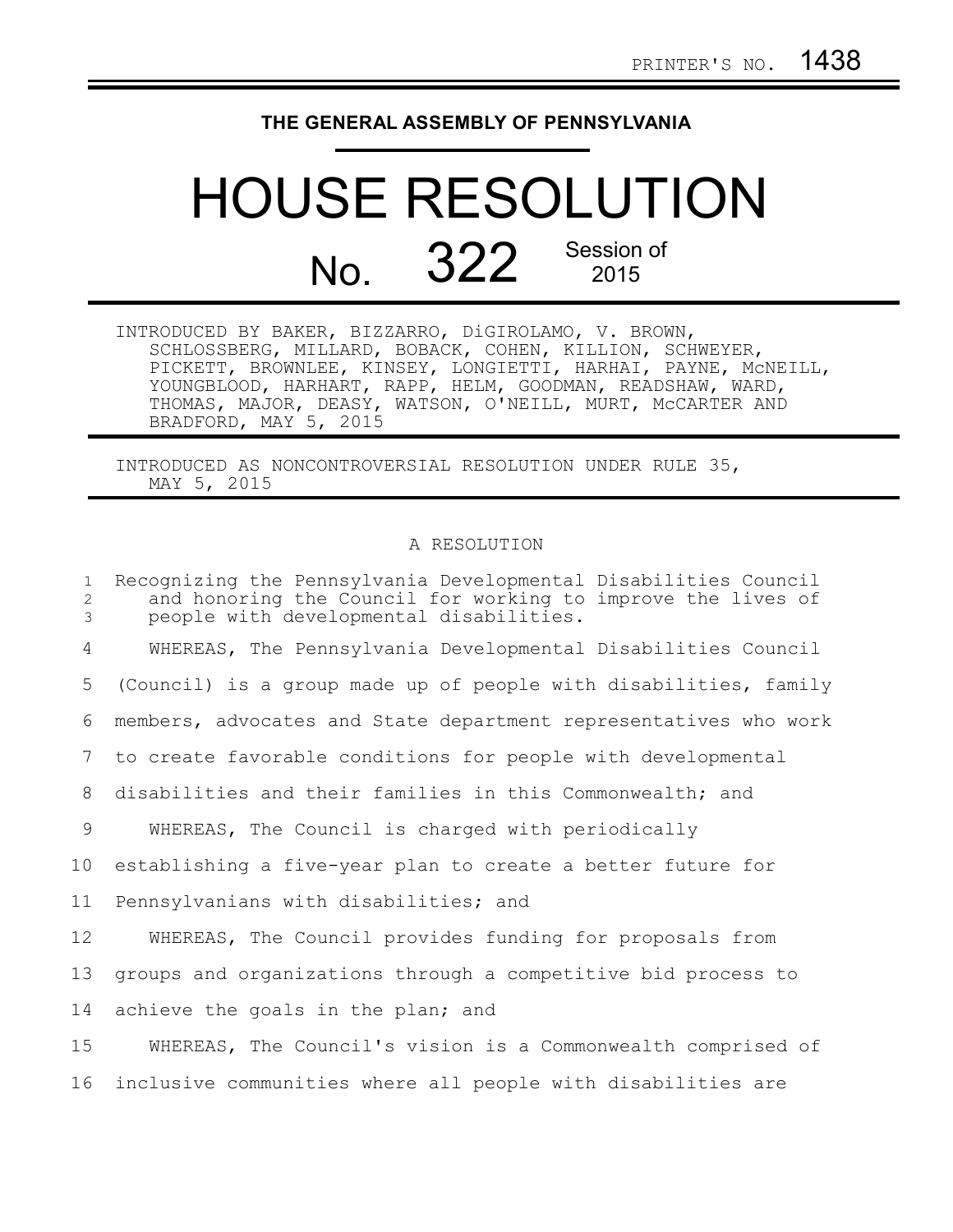valued and can thrive; and 1

WHEREAS, In achieving this vision the Council engages in advocacy, systems change and capacity building for people with developmental disabilities and their families in order to: (1) support people with disabilities in taking control of their own lives; (2) ensure access to goods, services and support; (3) build inclusive communities; (4) pursue a cross-disability agenda; and (5) change negative societal attitudes toward people with disabilities; and WHEREAS, The Federal Developmental Disabilities Assistance and Bill of Rights Act first passed in 1963, and the 1970 reauthorization of the Developmental Disabilities Assistance and Bill of Rights Act established and authorized funding for Developmental Disabilities Councils in each state; and WHEREAS, The Developmental Disabilities Assistance and Bill of Rights Act continues to provide Federal money to states to fund not only Councils, but also University Centers for Excellence in Developmental Disabilities and Protection and Advocacy Agencies in each state; and WHEREAS, The Council has promoted, funded and championed many issues, including attendant-care programs; self-determined housing initiatives; family support legislation; permanency planning and the Statewide adoption system; shared-ride transportation; training in disability issues for teachers, physicians, dentists and other health care staff; entrepreneurship and other employment opportunities; independent citizen monitoring of the formal service system; and community 20150HR0322PN1438 - 2 -2 3 4 5 6 7 8 9 10 11 12 13 14 15 16 17 18 19 20 21 22 23 24 25 26 27 28 29 30